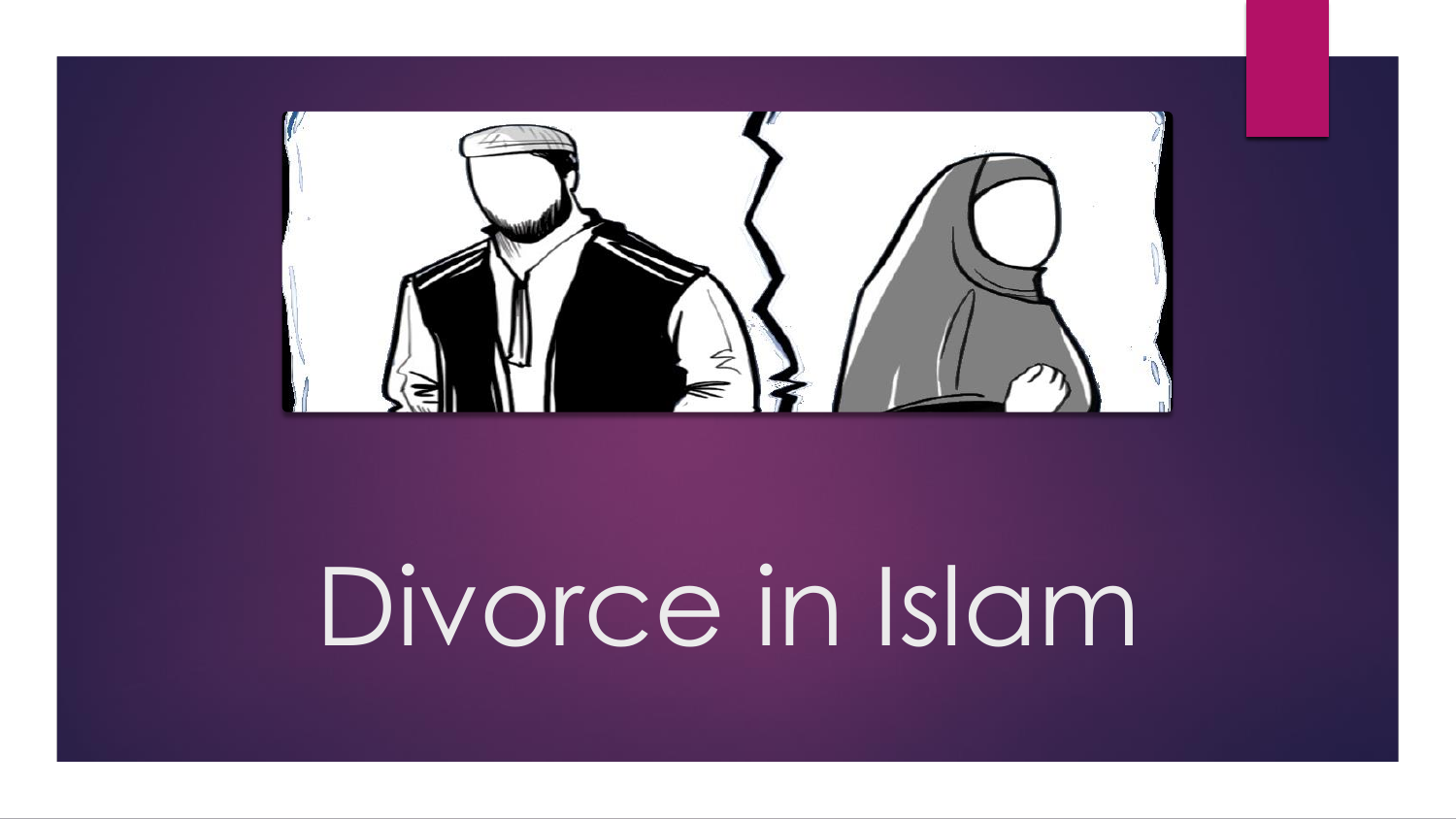#### Perquisites before Divorce

- **Sahih International**: And if you fear dissension between the two, send an arbitrator from his people and an arbitrator from her people. If they both desire reconciliation, Allah will cause it between them. Indeed, Allah is ever Knowing and Acquainted [with all things]. (Qur'an 4:35)
- **This verse ordains that when the marriage is endanger of a possible** divorce, the couple should appoint arbiters to sort out the problem and bring about reconciliation between them.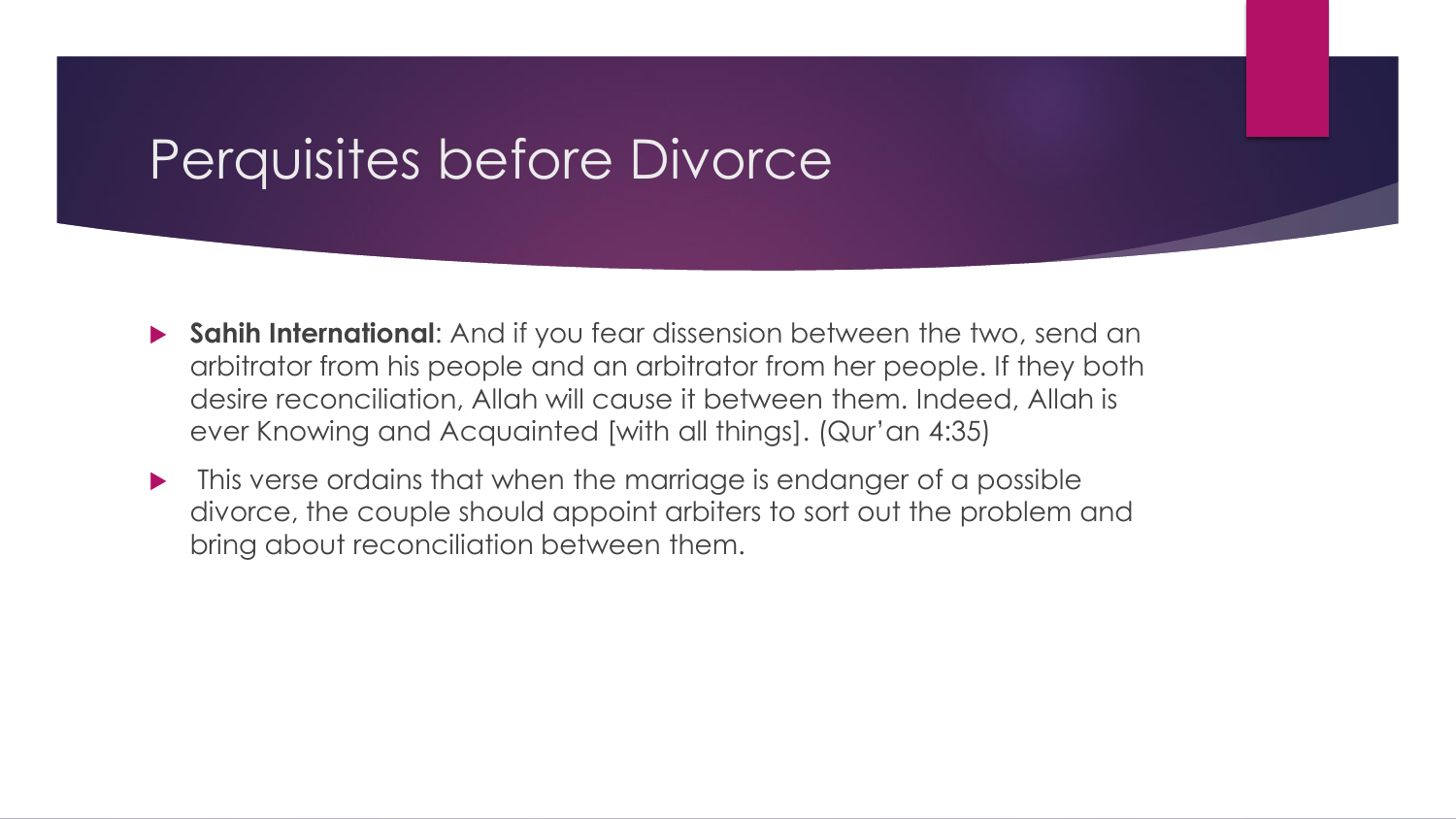### Disclaimer

 The Prophet Muhammad said: "Divorce is the most hateful of all the lawful things in the sight of Allah."

Narrated Jabir [raa] that Allaah's Messenger [saw] said: Iblis places his throne upon water; he then sends detachments [for creating dissension]; the nearer to him in rank are those who are most notorious in creating dissension. One of them comes and says: I did so and so. And he says: You have done nothing. Then one amongst them comes and says: I did not spare so and so until I sowed the seed of discord between a husband and a wife. The Satan goes near him and says: 'You have done well. A'mash said: He then embraces him. [Saheeh Muslim. Number:2813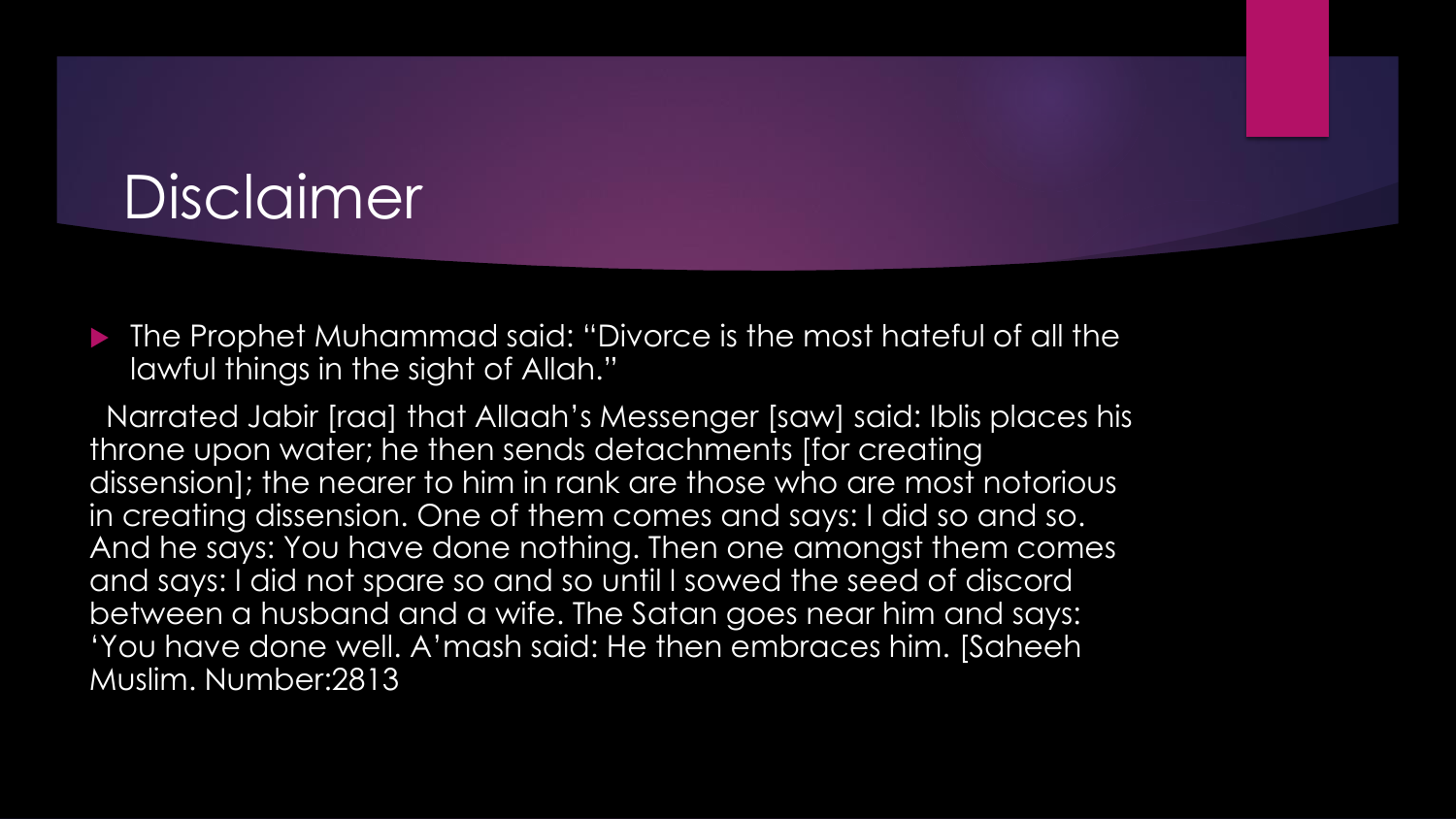#### Primary reason for Divorce

- Allah has describe in the Qur'an what the purpose of Marriage is in the Qur'an, Allah says "And of his signs is that He created for you from yourselves mates that you may find tranquility in them, and He placed between you love, affection and mercy." (Qur'an 30:21).
- When the main ingredients of marriage are not there, as when there is no mutual love, affection and mercy between the spouses or when their living together becomes unbearable and it is to difficult to settle their disputes, then it required that divorce take place.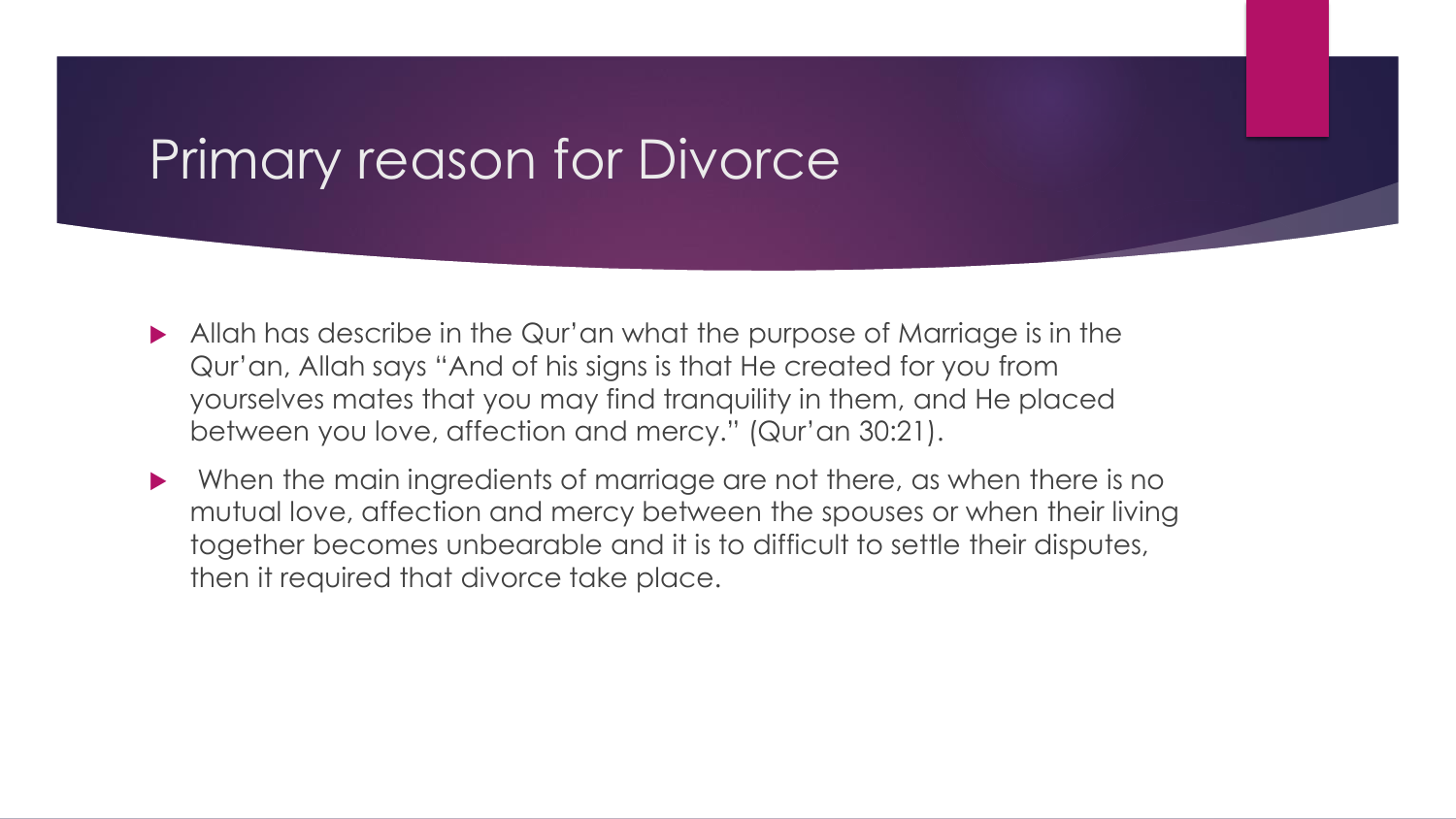

**Comprehensive** Understanding of Divorce in Islam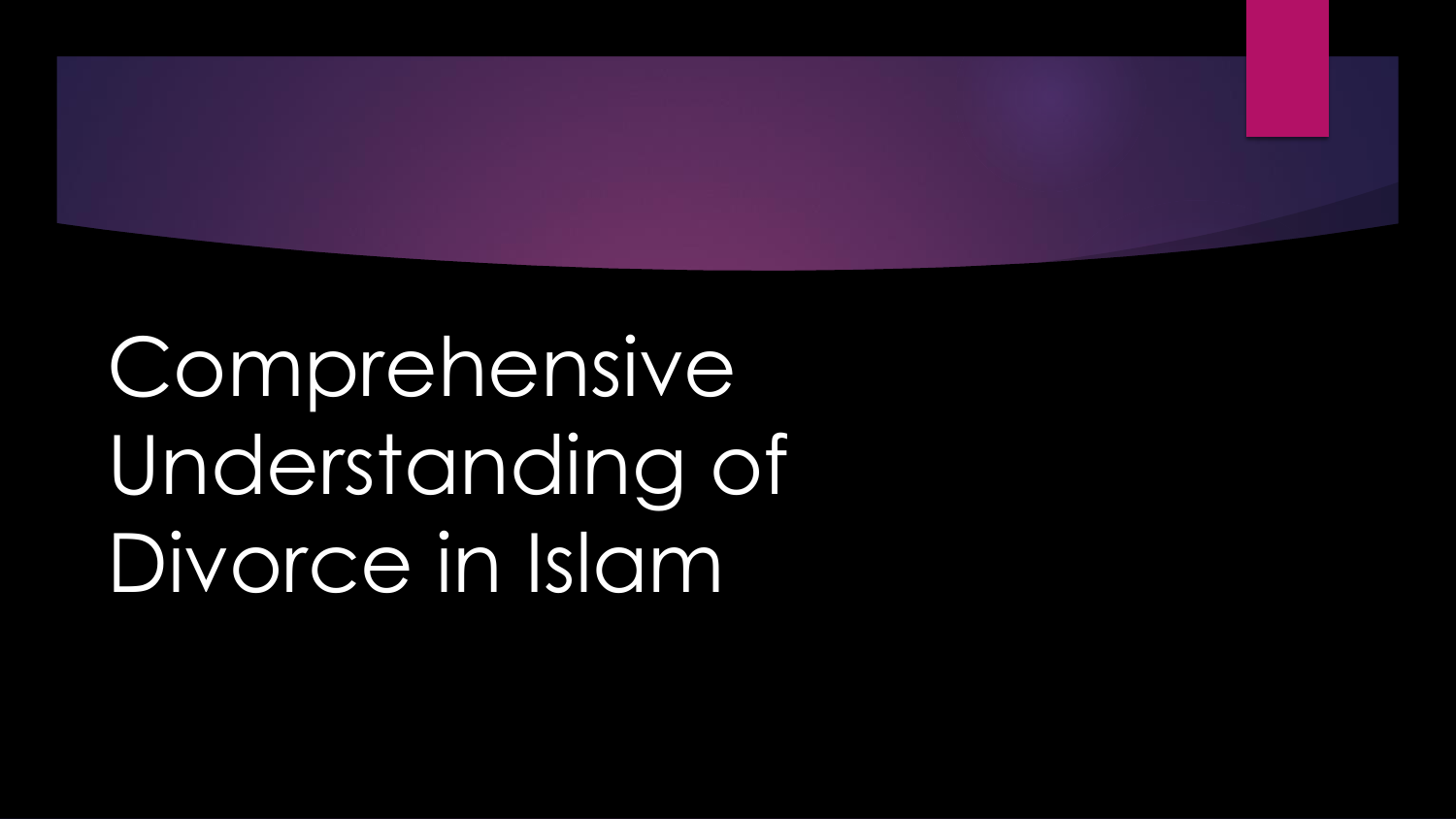#### **Talaq** (Divorce)

Talaq literally means to set an animal free. It is used in the Shari'ah to denote the legal method whereby a marriage is brought to an end. Commonly translated as "repudiation" or simply "divorce"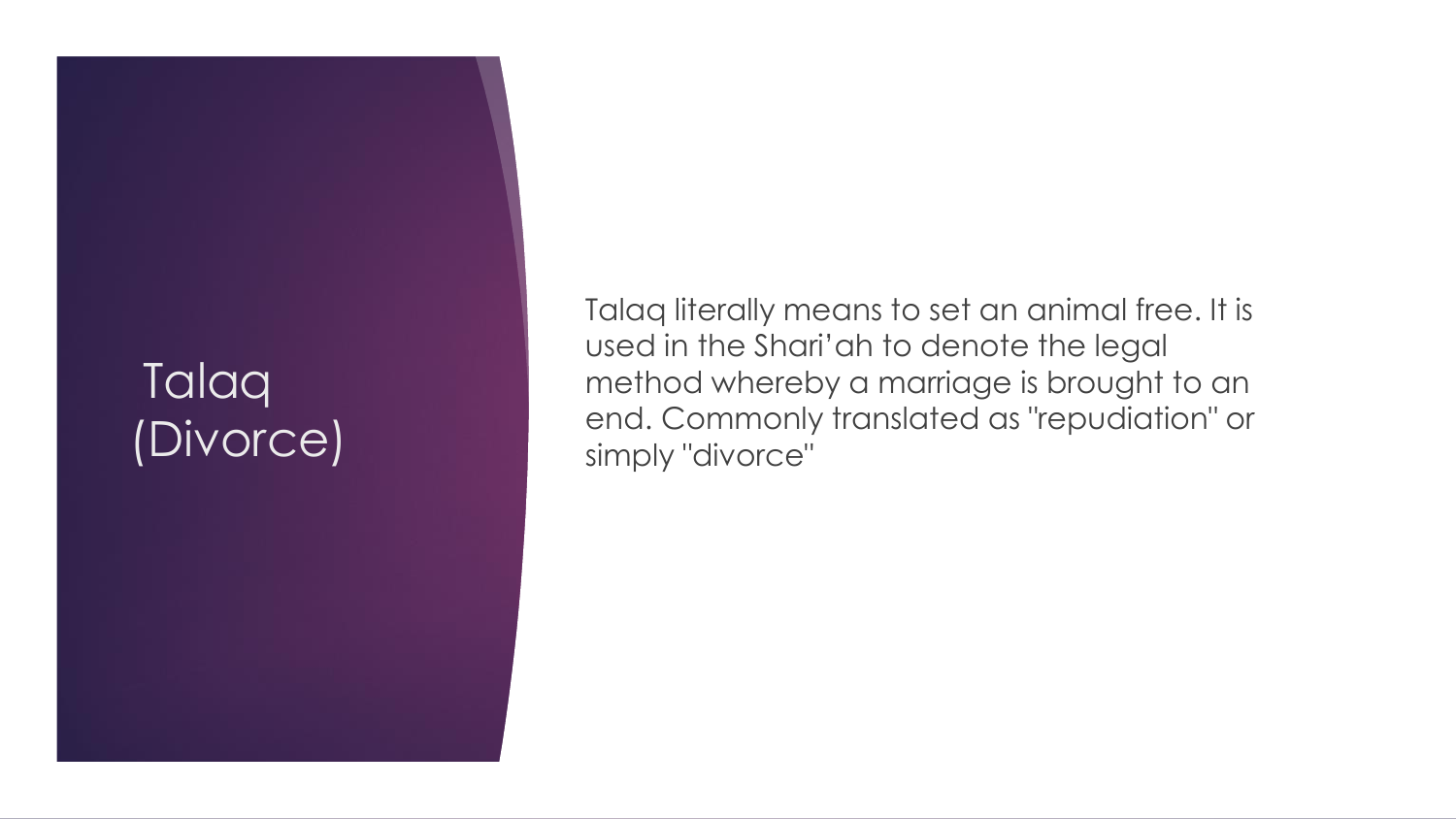#### Cont; Talaq

 In classical Islamic law it refers to the husband's right to dissolve the marriage by simply announcing to his wife that he divorce her.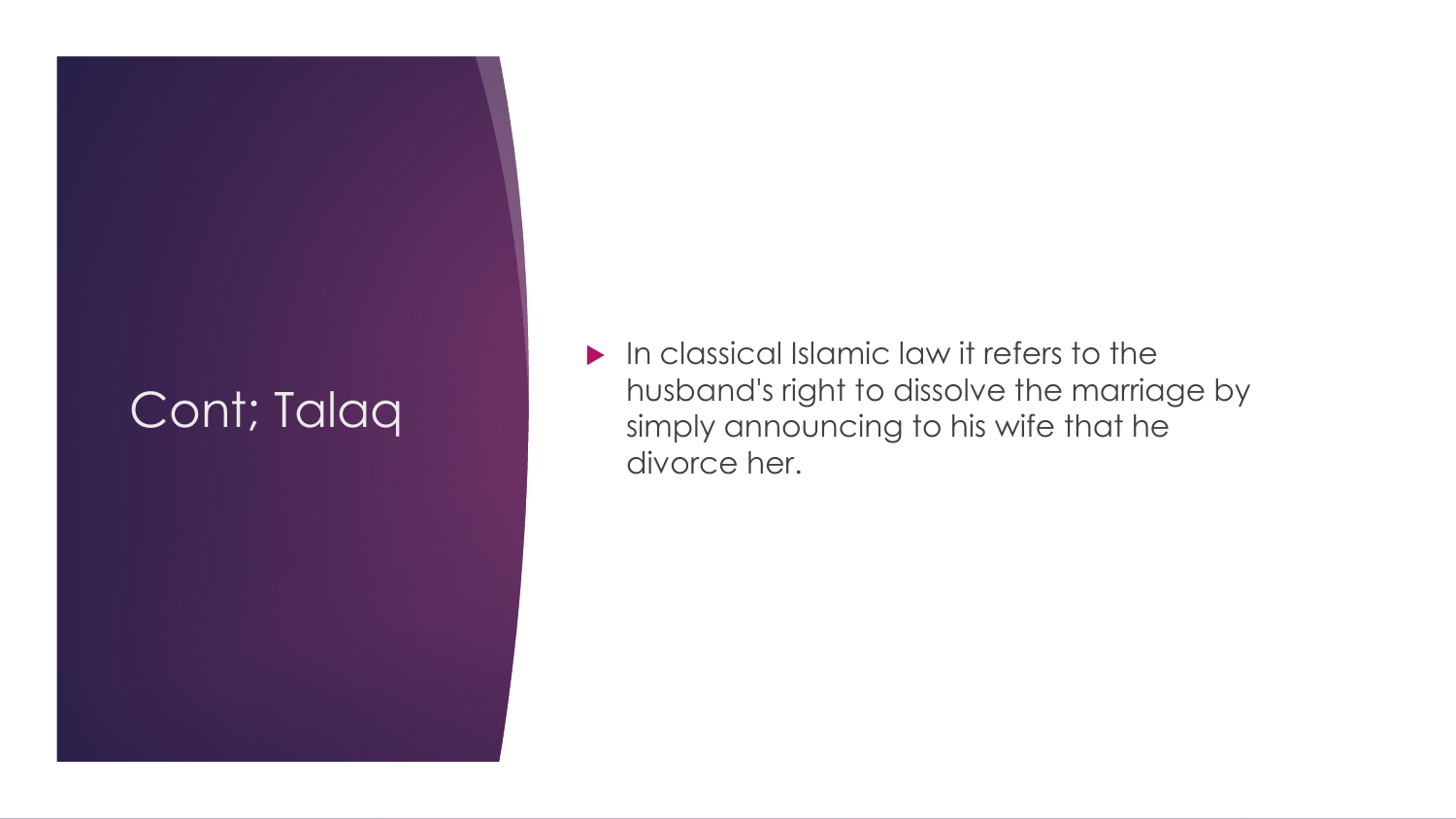# Talaq al Bid'ah vs. Talaq al Sunnah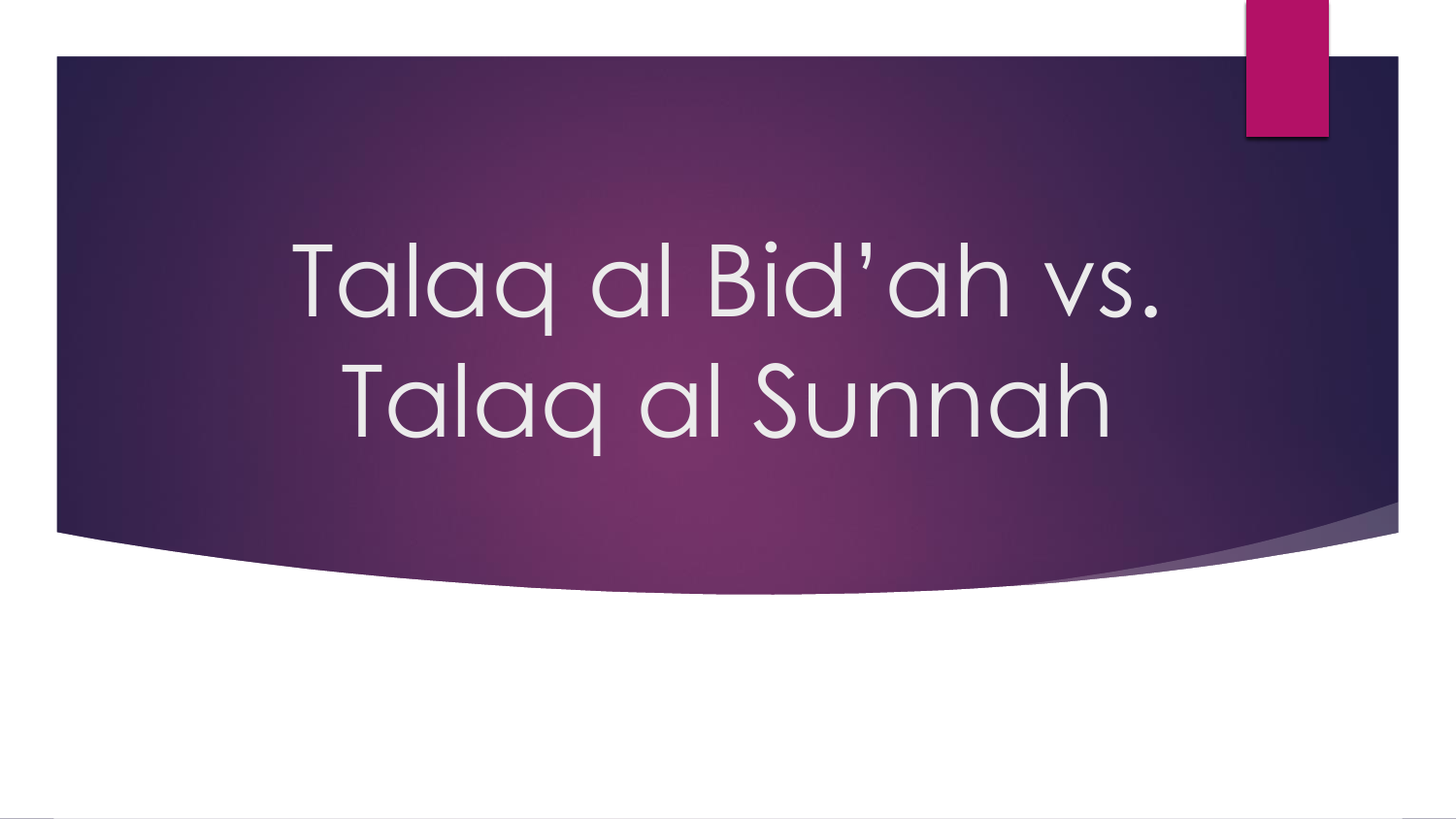#### Talaq al Bid'ah

 **The Talaq al Bid'ah is any divorce inflicted on the wife while menstruating or during a period of cleanliness (no menstruation) where the husband has had sexual intercourse with her or the husband pronouncing three divorces at once**.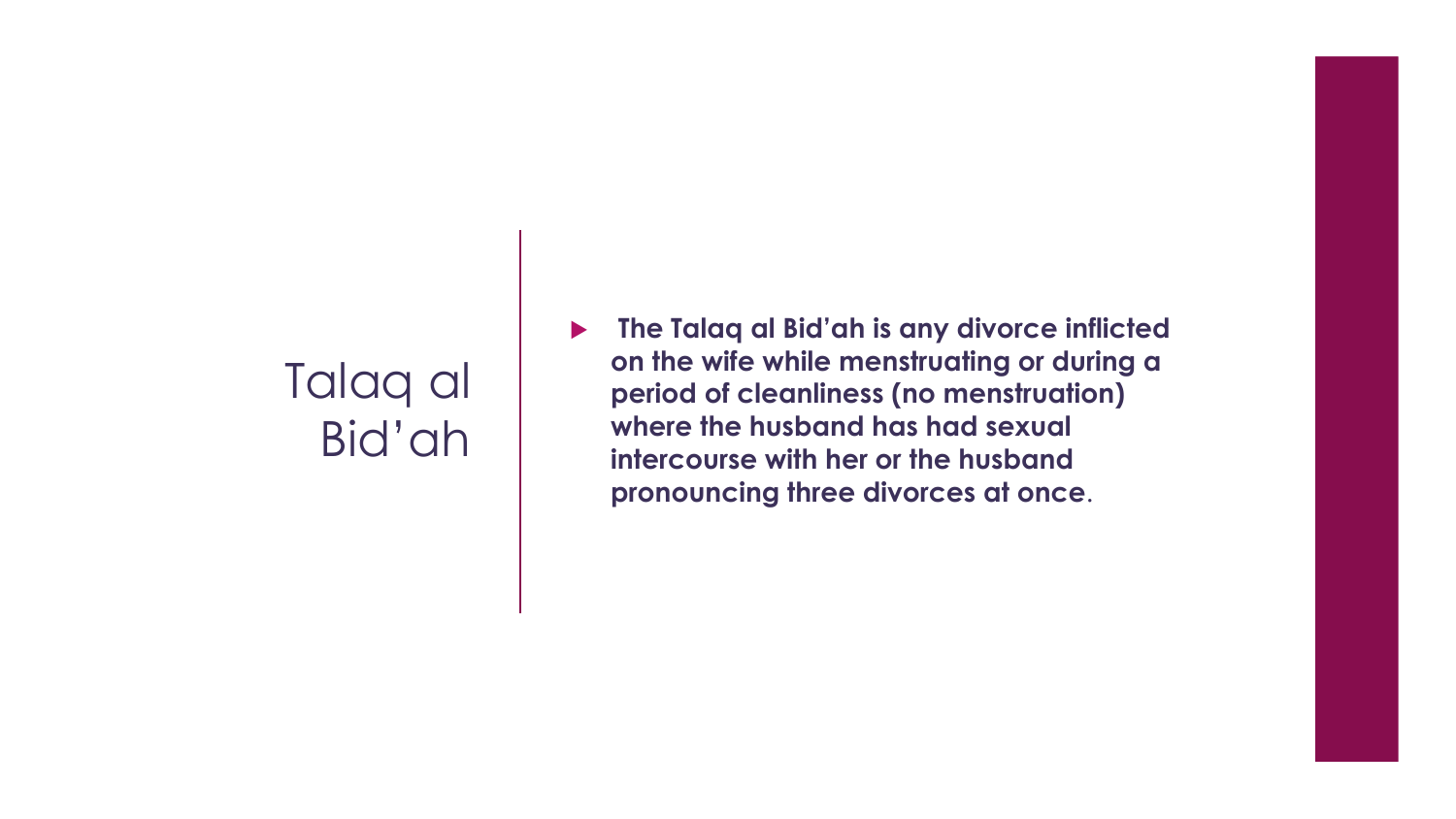#### Talaq al Sunnah

The divorce done according to the Sunnah is wherein the husband divorces his wife, with whom he had consummated the marriage, one time during a time of her purity concerning which the two did not have sexual relations.

Divorce is twice. Then, either keep [her] in an acceptable manner or release [her] with good treatment. And it is not lawful for you to take anything of what you have given them unless both fear that they will not be able to keep [within] the limits of Allah. But if you fear that they will not keep [within] the limits of Allah , then there is no blame upon either of them concerning that by which she ransoms herself. These are the limits of Allah , so do not transgress them. And whoever transgresses the limits of Allah - it is those who are the wrongdoers.

(Qur'an 2:229)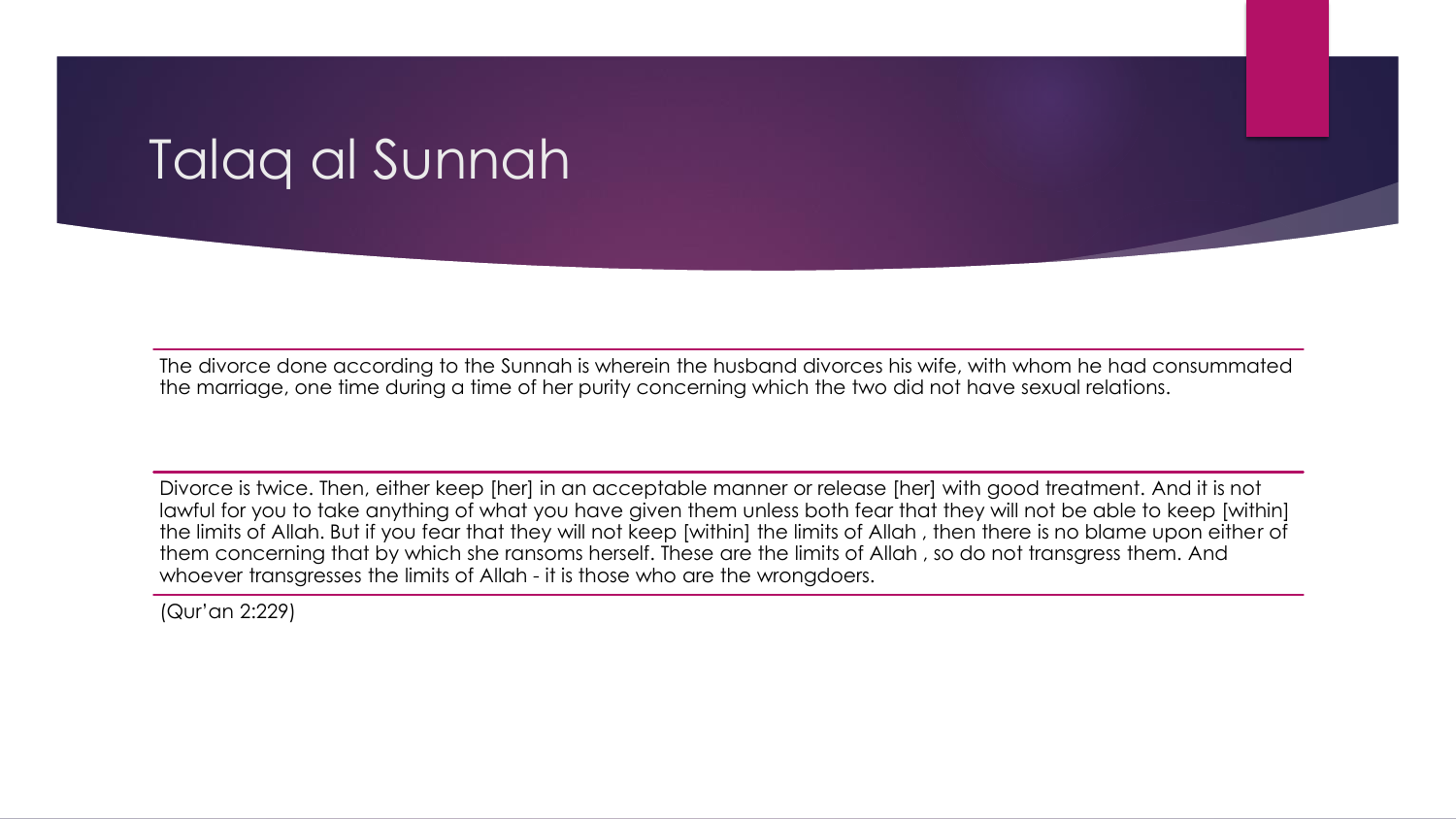#### Cont; Talaq al Sunnah

O Prophet, when you [Muslims] divorce women, divorce them for [the commencement of] their waiting period and keep count of the waiting period, and fear Allah , your Lord. Do not turn them out of their [husbands'] houses, nor should they [themselves] leave [during that period] unless they are committing a clear immorality. And those are the limits [set by] Allah. And whoever transgresses the limits of Allah has certainly wronged himself. You know not; perhaps Allah will bring about after that a [different] matter. (**Qur'an 65:1**)

Narrated Anas bin Sirin: Ibn 'Umar said: "I divorced my wife while she was menstruating." 'Umar mentioned that to the Prophet. The Prophet (peace be upon him) said, (to my father), "Let your son take her back." I asked (Ibn 'Umar), "Is such a divorce counted (i.e. as one legal divorce)?" Ibn 'Umar said, "Of course." Narrated Yunus bin Jubair: Ibn 'Umar said, "The Prophet (peace be upon him) said to 'Umar, 'Order him (Ibn 'Umar) to take her back.' " I asked, "Is such a divorce counted (as one legal divorce)?" Ibn 'Umar said, "What do you think if someone becomes helpless and foolish?" **Sahih Al-Bukhari – Book 63 Hadith 179**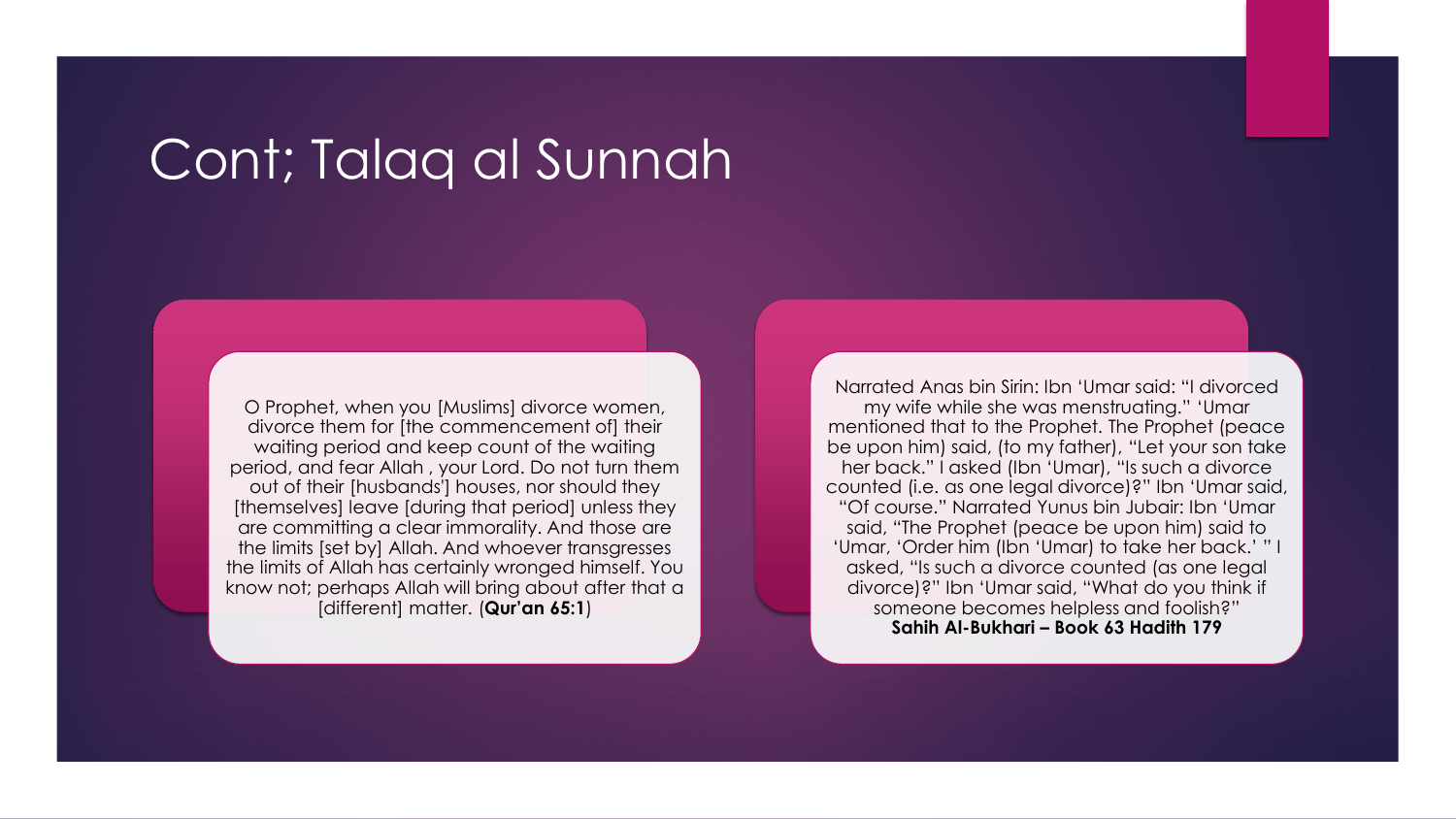#### Difference between Talaq al Sunnah and Talaq al Bid'ah

Sunnah divorce is when the man divorces his wife once in her purity in which he has not had intercourse with her and to leave her to complete her waiting period which is prescribed generally to be three menstrual periods (three months). Sunnah divorce can in other words can be said to be a divorce that is done in accordance with the divorce laws of the Qur'an and the Sunnah. Bid'ah divorce on the other hand is when a man divorces his wife three times in one divorce declaration, or to divorce her in her menses or post natal bleeding or in purity in which he has intercourse with her. This type of divorce goes against the teachings of the Qur'an and the Sunnah.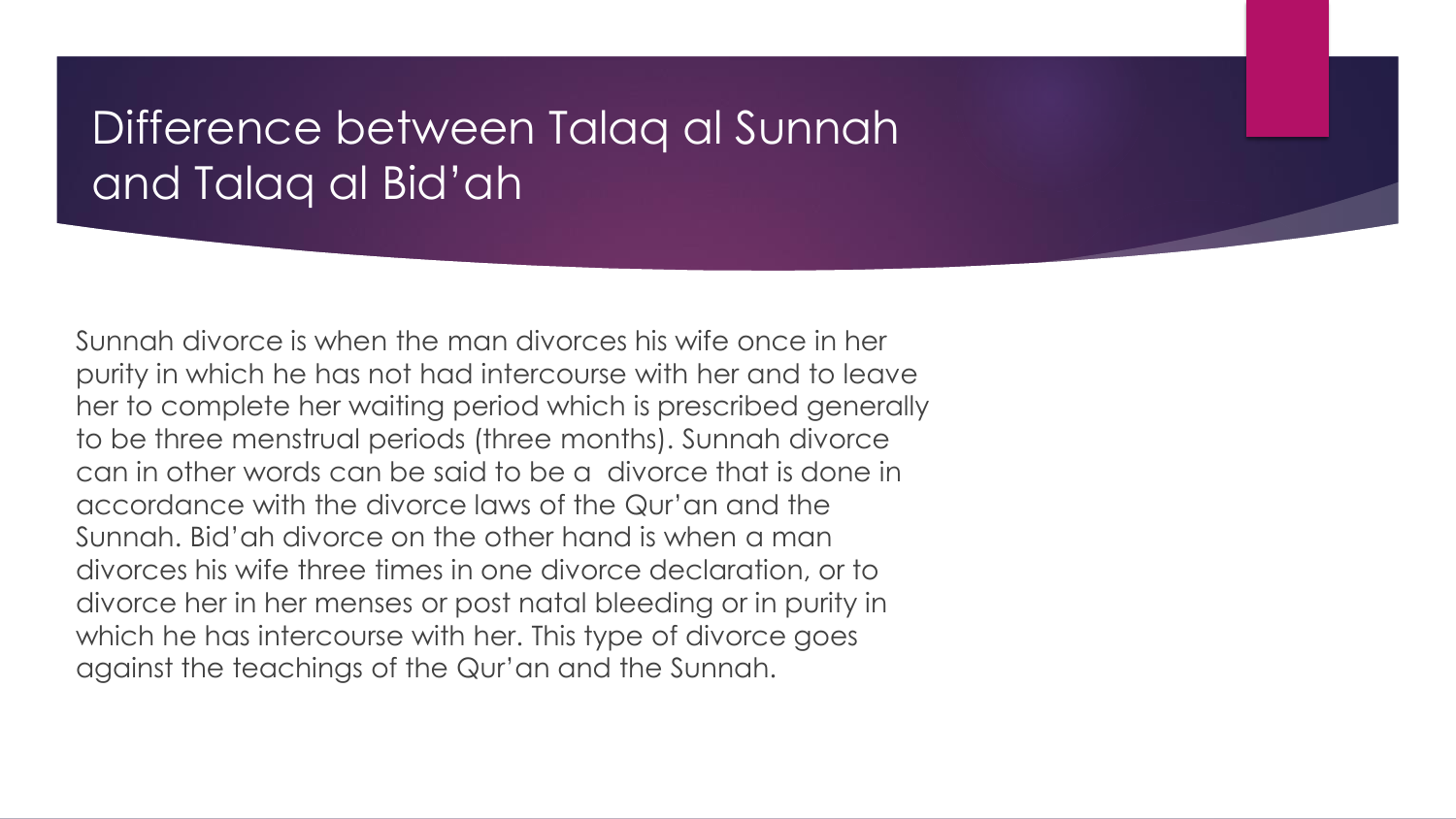#### Things that cause Talaq to be null and void

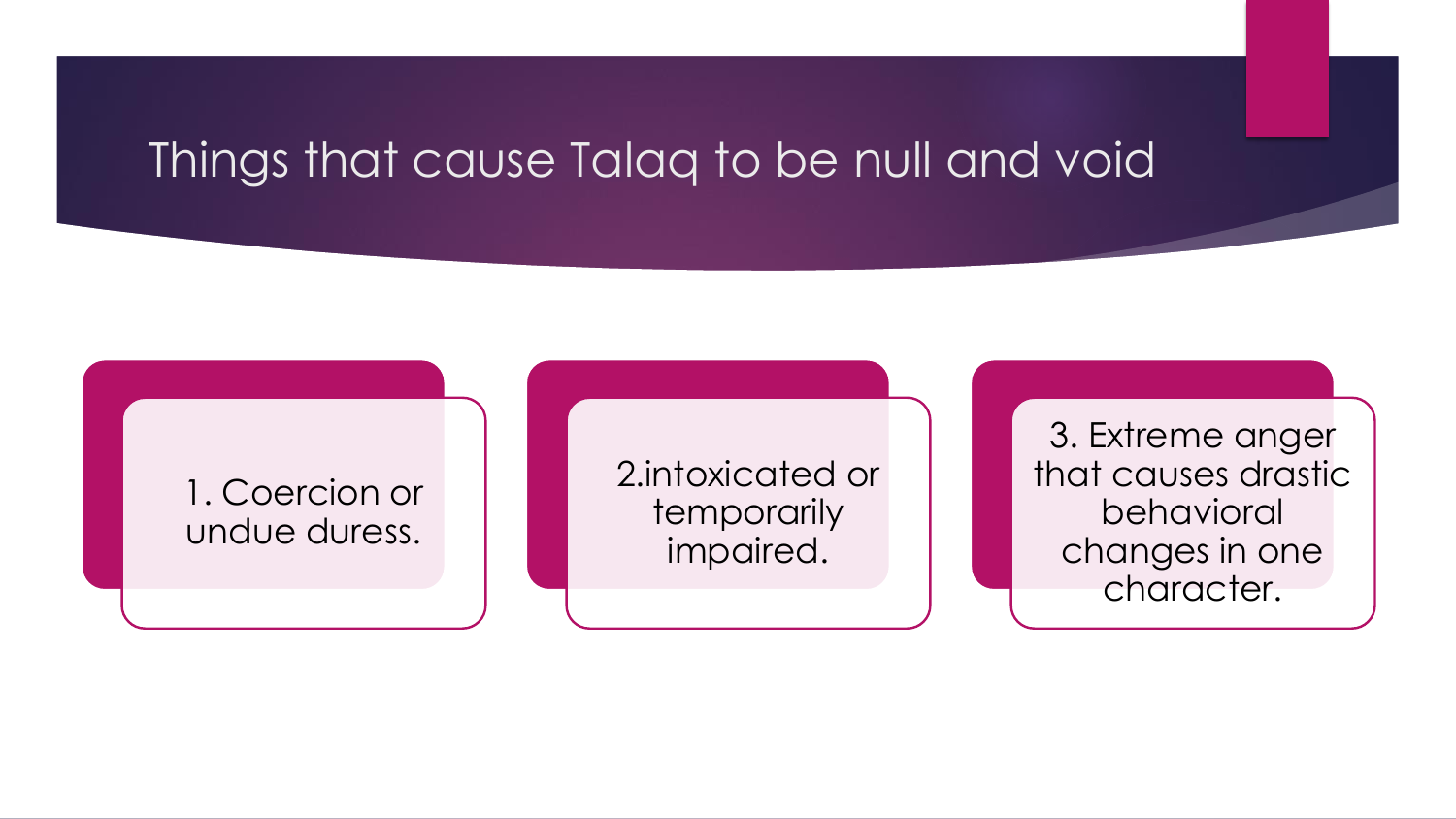#### Khul or Khula (Woman's right to divorce)

### **Daleel (Proof)**

Khula is a procedure through which a woman can divorce her husband in [Islam,](https://en.wikipedia.org/wiki/Islam) by returning the dowry(*[mahr](https://en.wikipedia.org/wiki/Mahr)*) that she received from her husband.

But if you fear that they will not keep [within] the limits of Allah , then there is no blame upon either of them concerning that by which she ransoms herself. These are the limits of Allah , so do not transgress them. (Qur'an 2:229)

"And if a woman fears from her husband contempt or evasion, there is no sin upon them if they make terms of settlement between them - and settlement is best. And present in [human] souls is stinginess. But if you do good and fear Allah - then indeed Allah is ever Acquainted, with what you do." (Qur'an 4:128)

Narrated Ibn 'Abbas: The wife of Thabit bin Qais came to the Prophet and said, "O Allah's Apostle! I do not blame Thabit for defects in his character or his religion, but I, being a Muslim, dislike to behave in un-Islamic manner if I remain with him." On that Allah's Apostle said to her, "Will you give back the garden which your husband has given you as Mahr?" She said, "Yes." Then the Prophet ordered to Thabit, "O Thabit! Accept your garden, and divorce her once.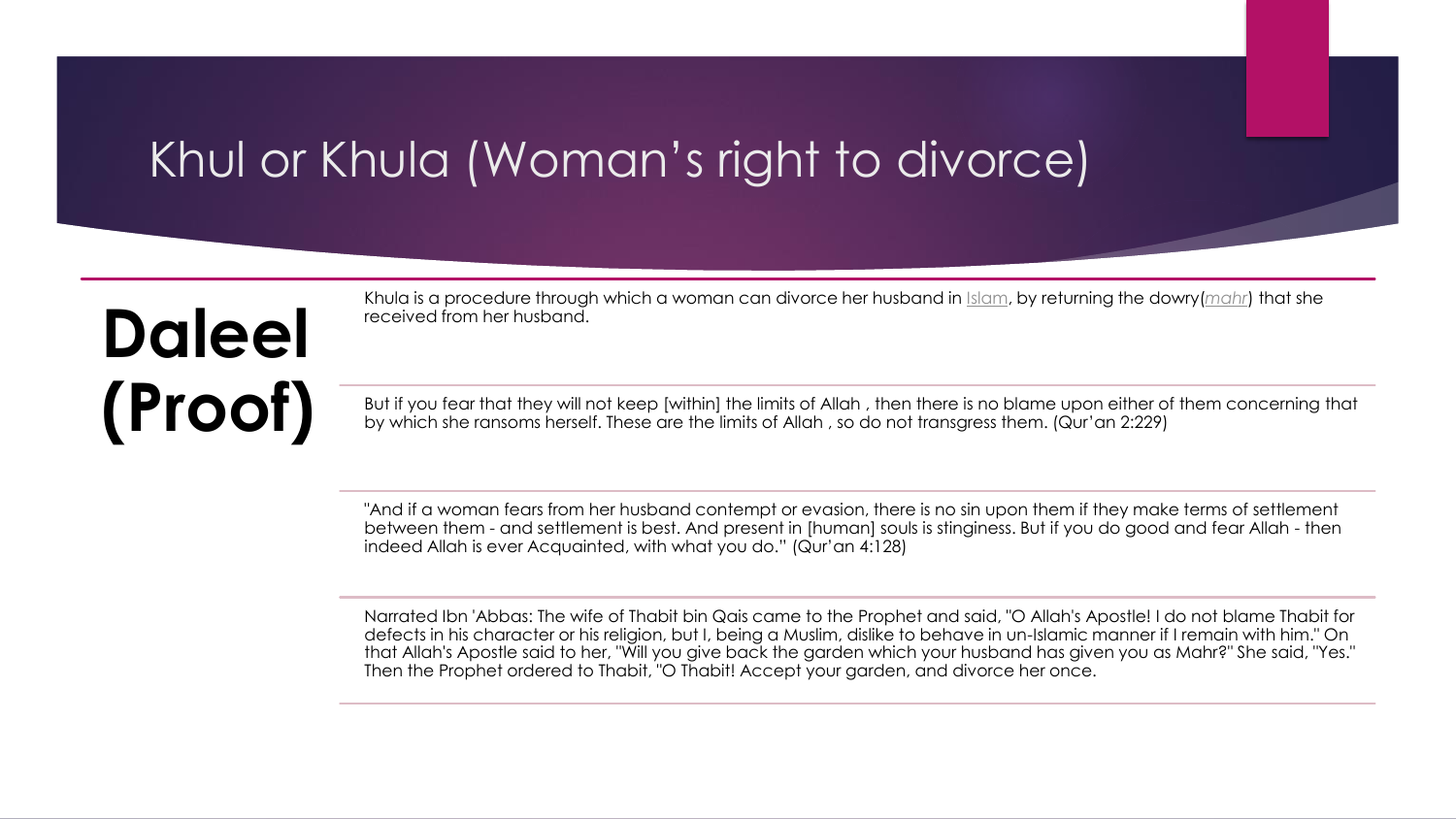#### Reasons for Khul

cruel treatment

disappearance of husband

husband's failure to perform marital obligations

husband's failure to provide maintenance

husband's imprisonment

Impotency

Insanity of husband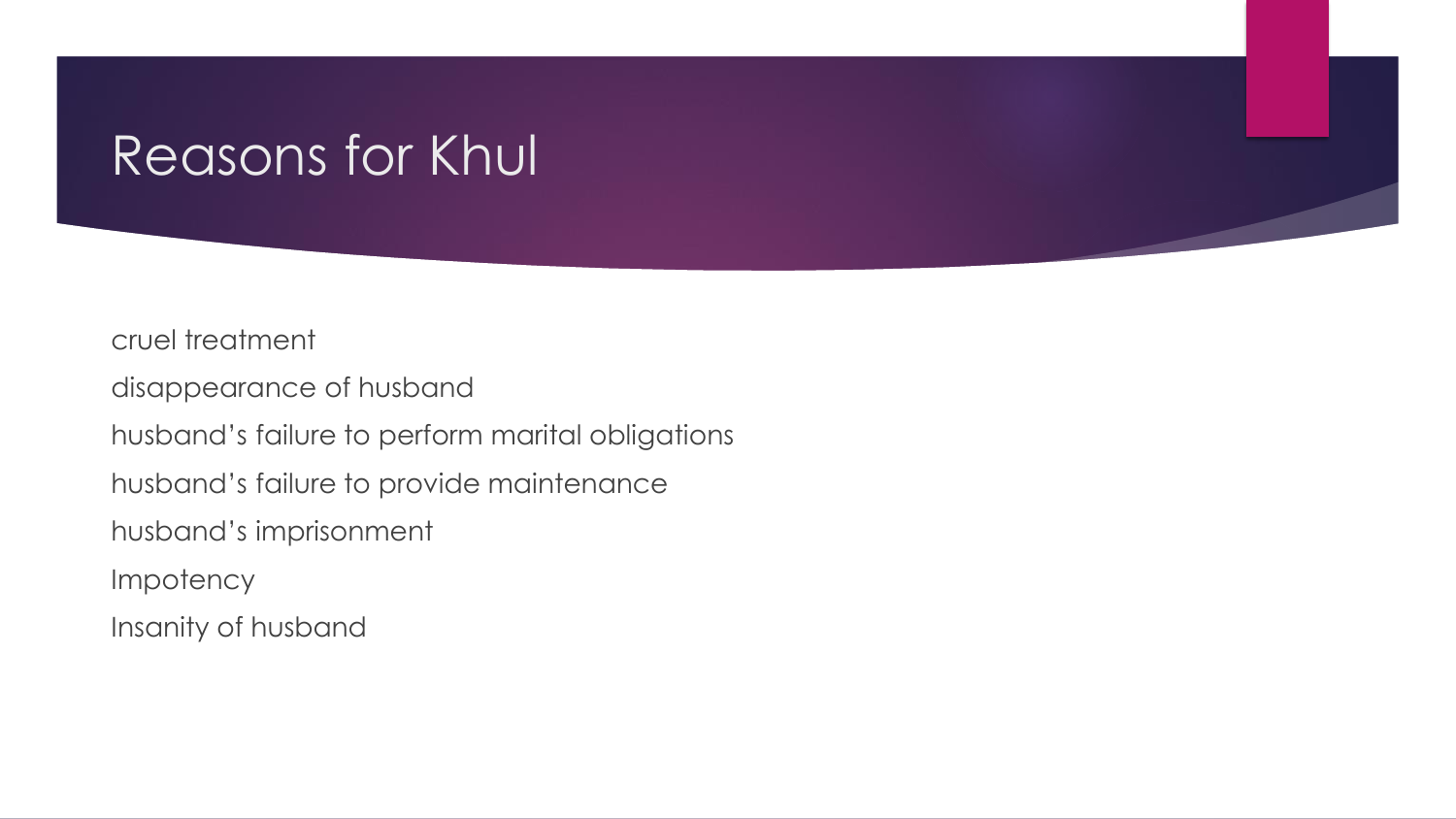#### Classification of Khul

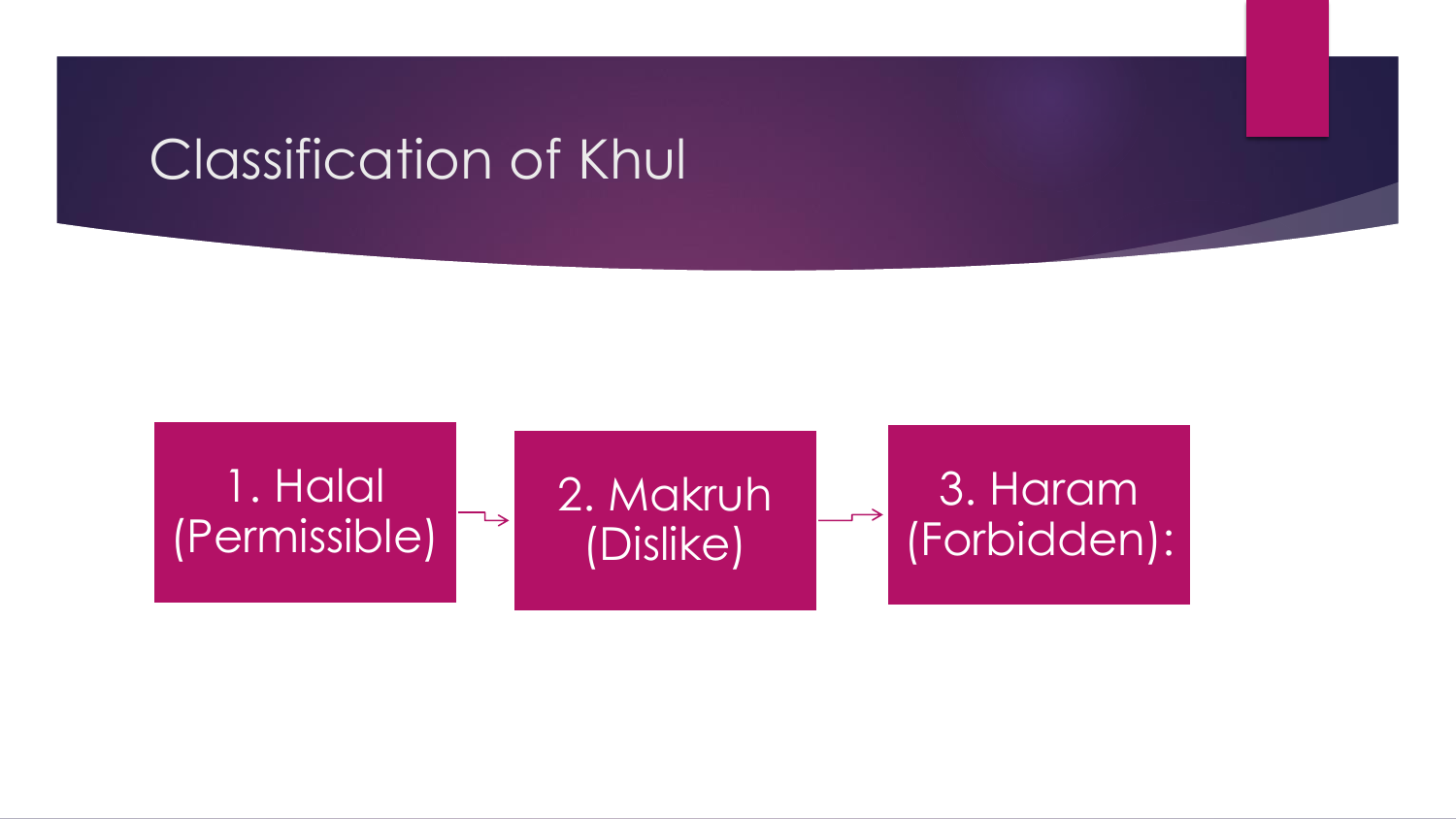#### Halal (Permissible) Khul

- **Khul is halal when the wife feels that staying with her spouse results in disputes and**  violations of her spouse's rights or when she fears that she will not keep within the limits of **Allah. Ex. Committing zina or what leads to zina.**
- **Daleel (proof):**
- **But if you fear that they will not keep [within] the limits of Allah , then there is no blame**  upon either of them concerning that by which she ransoms herself. These are the limits of **Allah , so do not transgress them. (Qur'an 2:229)**
- **Narrated Ibn 'Abbas: The wife of Thabit bin Qais came to the Prophet and said, "O Allah's Apostle! I do not blame Thabit for defects in his character or his religion, but I, being a Muslim, dislike to behave in un-Islamic manner if I remain with him." On that Allah's Apostle said to her, "Will you give back the garden which your husband has given you as Mahr?" She said, "Yes." Then the Prophet ordered to Thabit, "O Thabit! Accept your garden, and divorce her once.**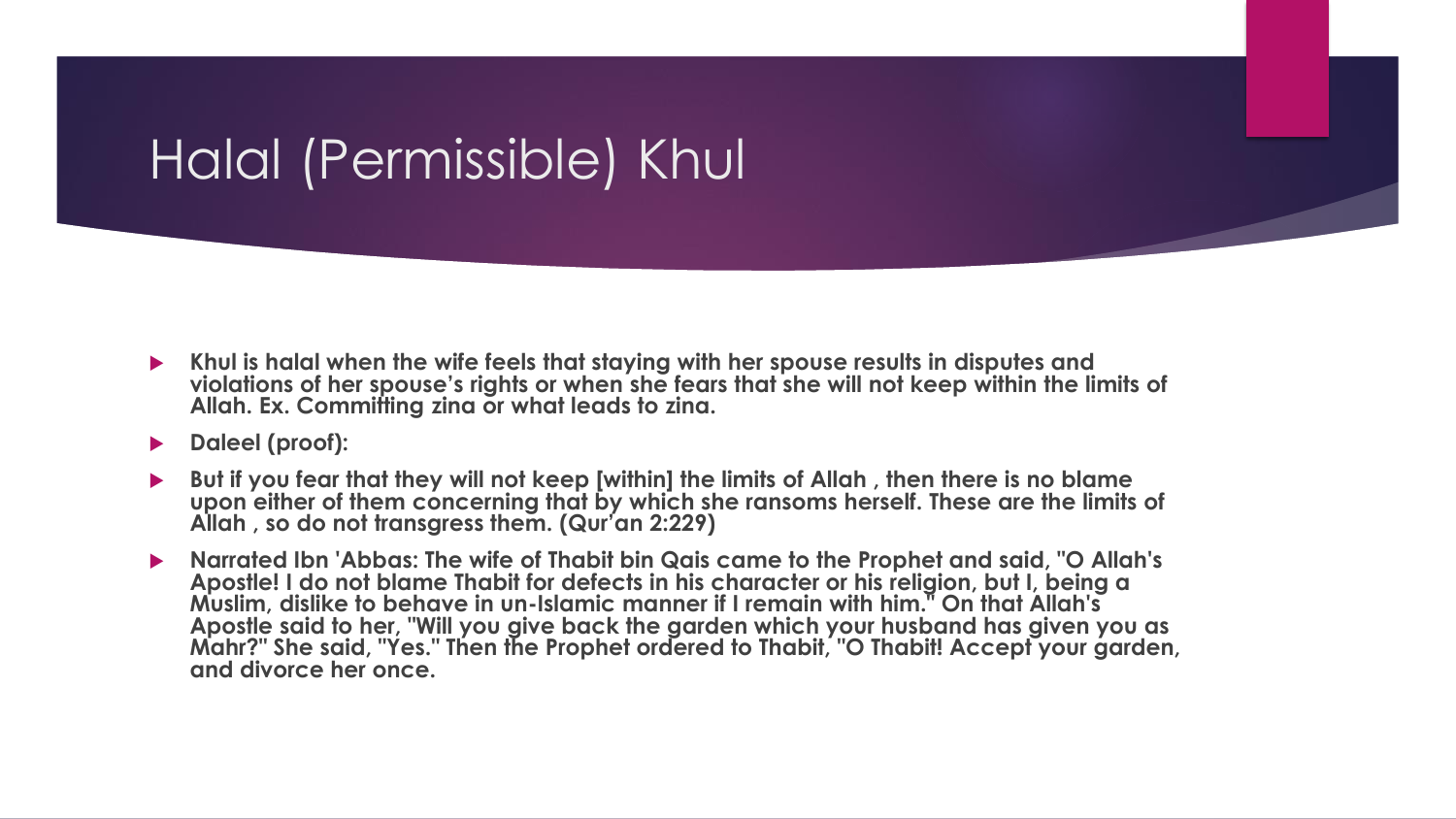#### Makruh (Dislike) Khul

The Khul is makruh when there is no compelling reason or any extreme circumstances. The Khula should not be the resort of flimsy circumstances or reasons.

Daleel (proof):

The Messenger of Allah said: "If any women ask for divorce from her husband without any specific reason, the fragrance of paradise will be unlawful to her."

Abu Hurariah reports that the Prophet said: The women asking for separation and Khul (without reason) are Hypocrites.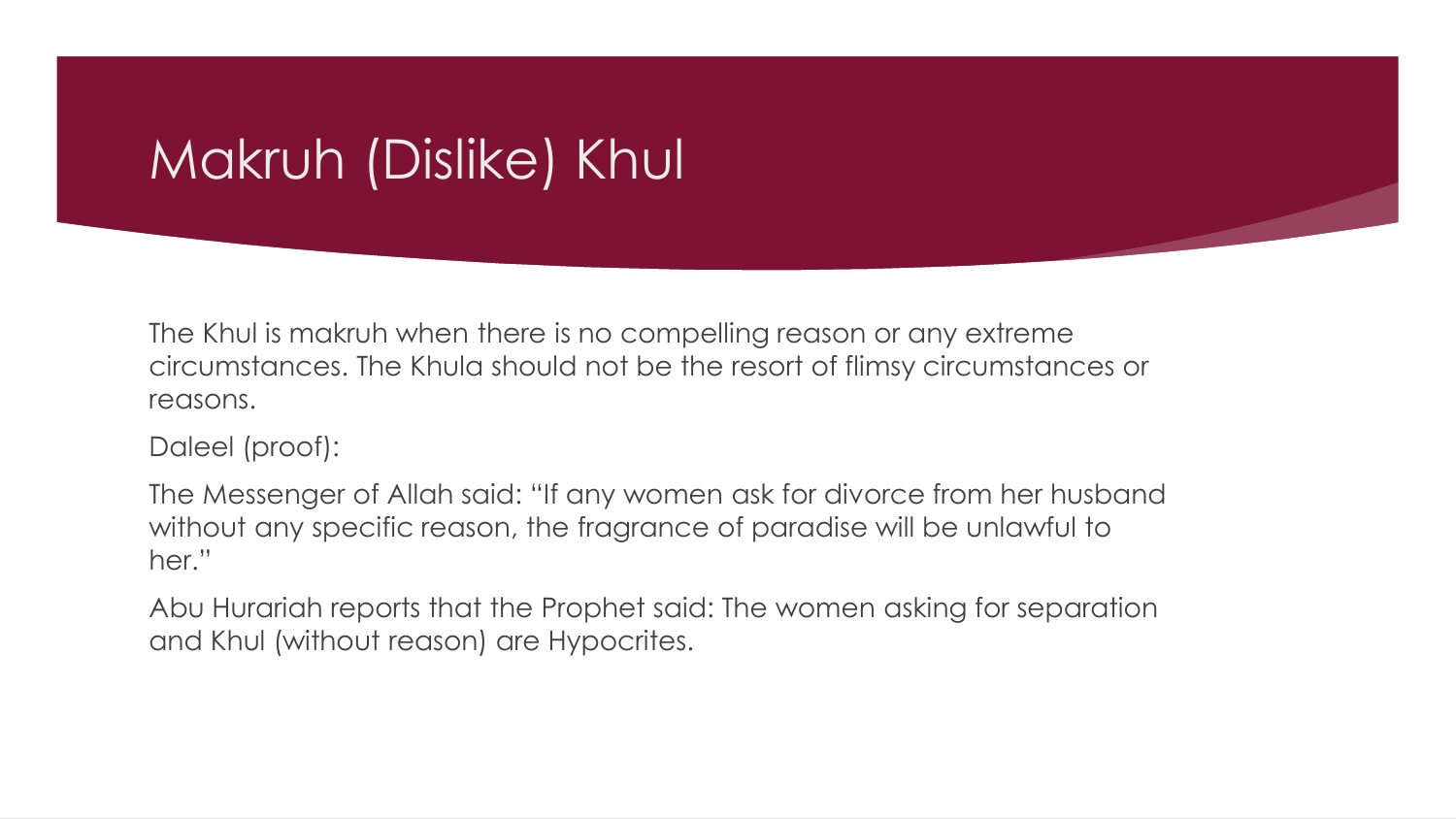#### Haram (Forbidden) Khul

The forbidden type is one that arose out of were a husband deliberately oppressed his wife with a view of accomplishing dissolution/divorce of the marriage through khul and still be compensated. In this case, the husband is considered unjust to his wife and it is prohibited for him to take such compensation.

Daleel (proof)

"…And do not make difficulties for them in order to take [back] part of what you gave them…" (Qur'an 4:19)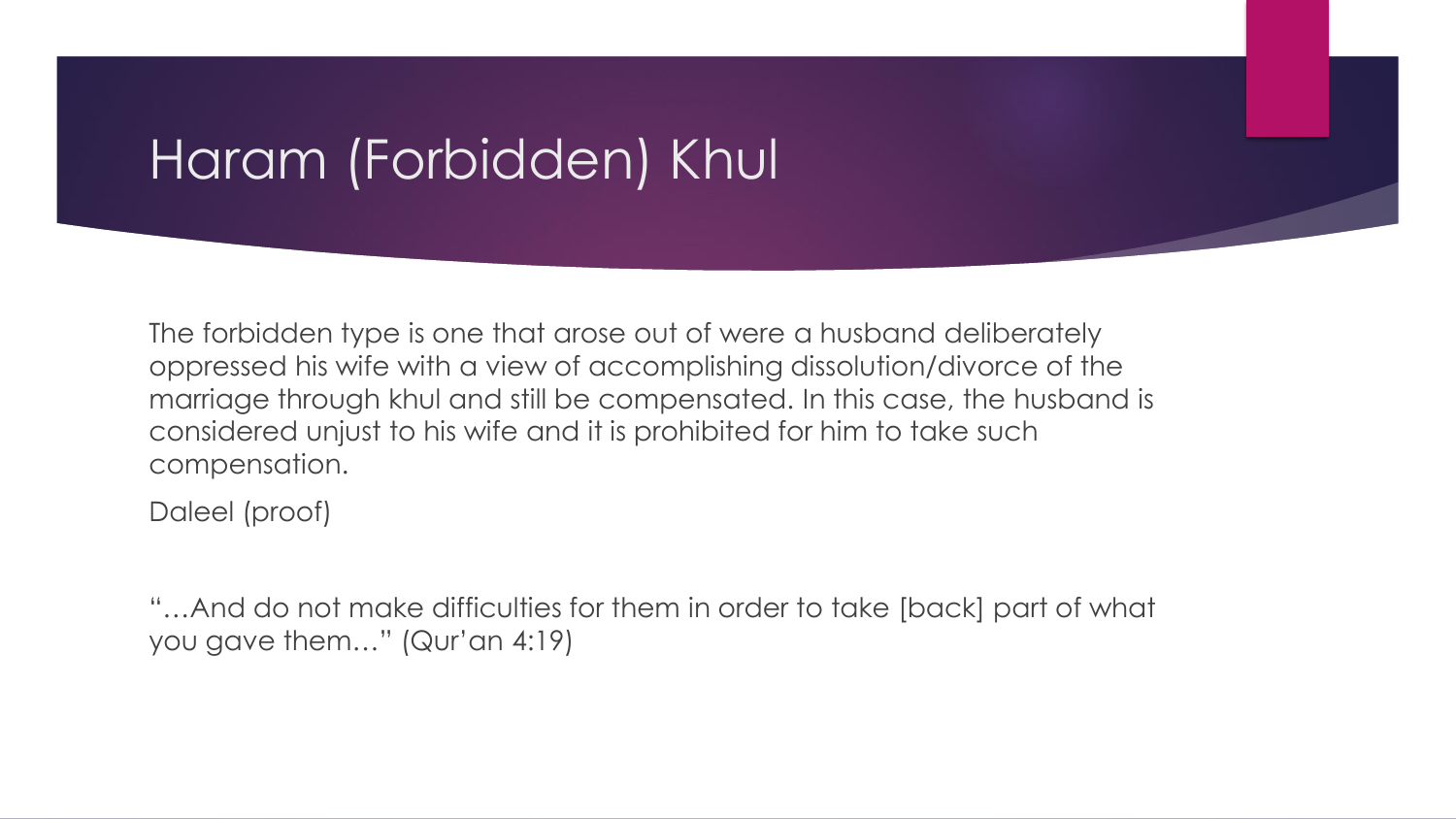#### Iddah (Waiting Period) for Talaq

- In [Islam,](https://en.wikipedia.org/wiki/Islam) *iddah* or *iddat* [\(Arabic:](https://en.wikipedia.org/wiki/Arabic_language) العدة; *period of waiting*) is the period a woman must observe after the death of her spouse or after a [divorce](https://en.wikipedia.org/wiki/Divorce_in_Islam), during which she may not [marry](https://en.wikipedia.org/wiki/Marriage_in_Islam) another man. Its purpose is to ensure that the male parent of any offspring produced after the termination of a [nikah](https://en.wikipedia.org/wiki/Nikah) (marriage) would be known. The length of *iddah* varies according to a number of circumstances.
- ▶ The iddah of a woman divorced by her husband is three monthly periods, unless she is pregnant in which case the 'iddah lasts until she gives birth, or unless the marriage was not **[consummated](https://en.wikipedia.org/wiki/Consummation)** in which case there is no `iddah, or unless she does not menstruate, in which case "the scholars say that she should observe an 'iddah of a full year, nine months for pregnancy and three months for 'iddah.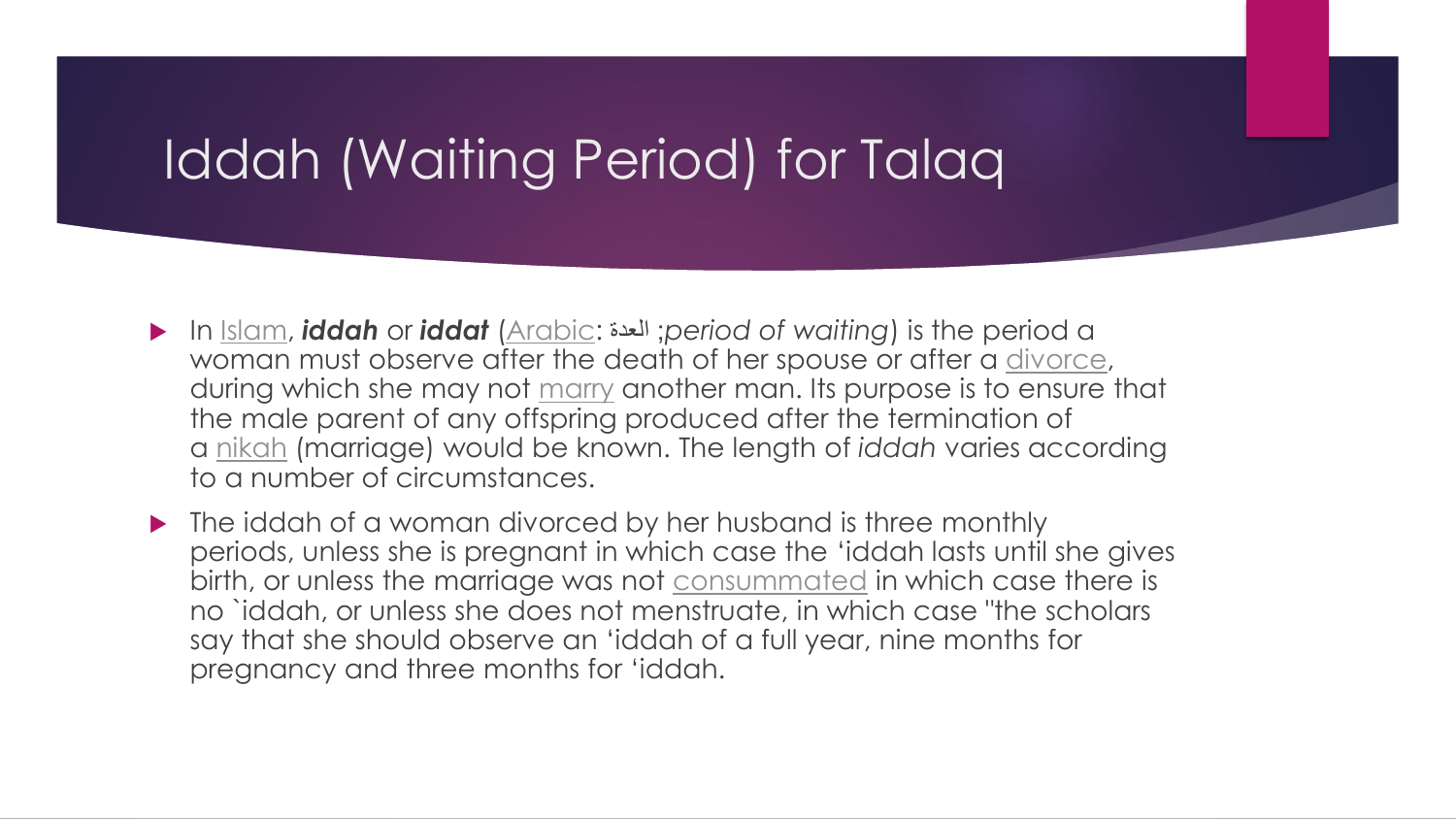#### Cont; Iddah (Waiting Period) for Talaq

#### ▶ Daleel (proof)

- Divorced women should keep themselves in waiting (before remarrying) three cources; and it is not lawful for them to conceal what God has created in their wombs, if they believe in God and last day; and their husbands have more right of taking them back during this, if they want reconciliation; they have (rights) similar to against them and men are a degree above them; and God is mighty and wise. (Qur'an2:228)
- Such of your women as have passed the age of monthly courses, for them the Iddah, if ye have any doubts, is three months, and for those who have no courses (it is the same): for those who carry (life within their wombs), their period is until they deliver their burdens: and for those who fear Allah, He will make their path easy. (Qur'an 65:4)
- ▶ ye who believe! When ye marry believing women then divorce them before touching them then there is no iddah, you have reckon with. (33:49)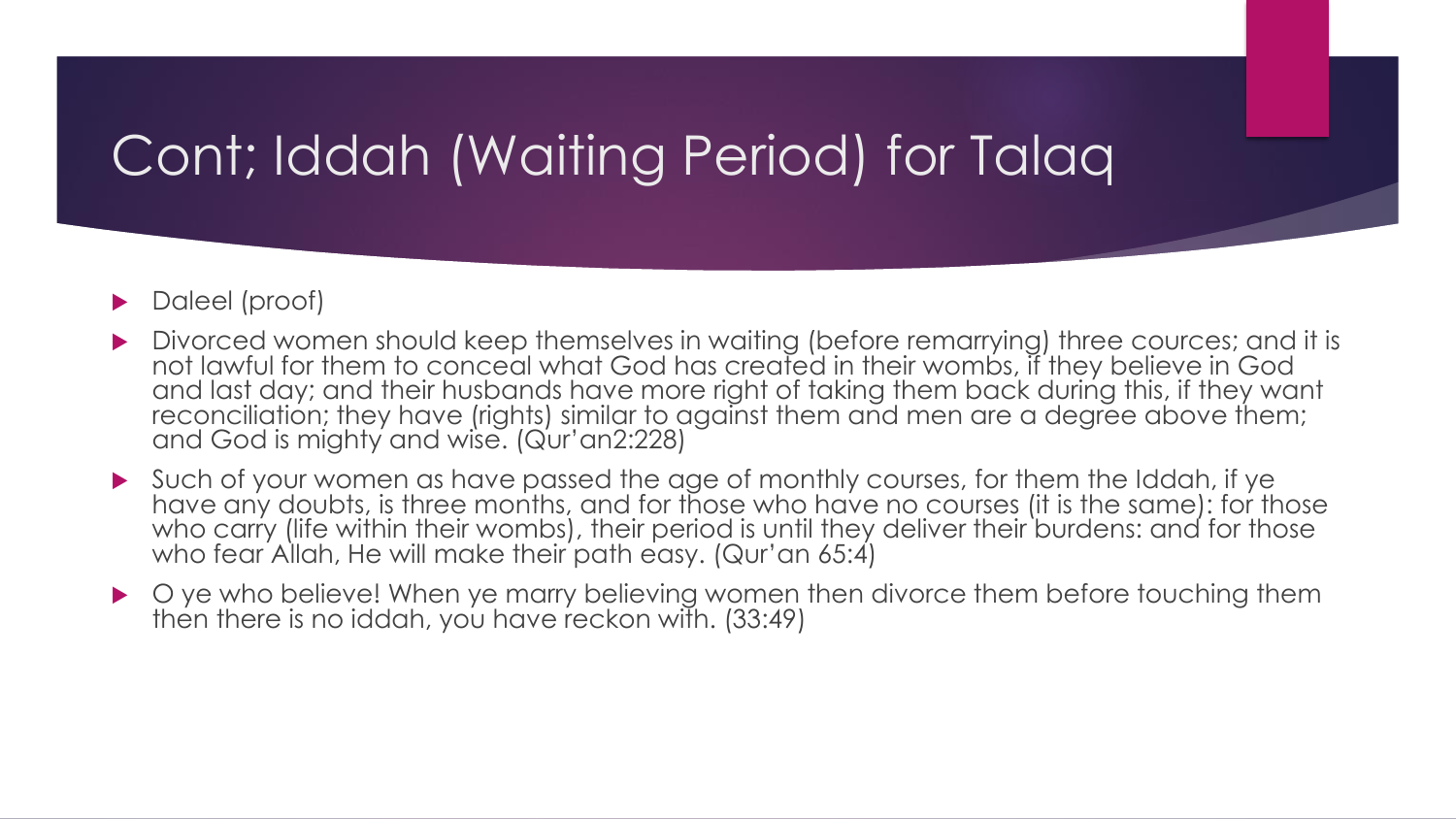#### Key Points for Iddah for Talaq

The waiting period of a woman after menopause (no longer having her menstrual cycle) is three months;

The waiting period for a pregnant woman is until she has given birth.

No waiting period for the couple who have not consummated.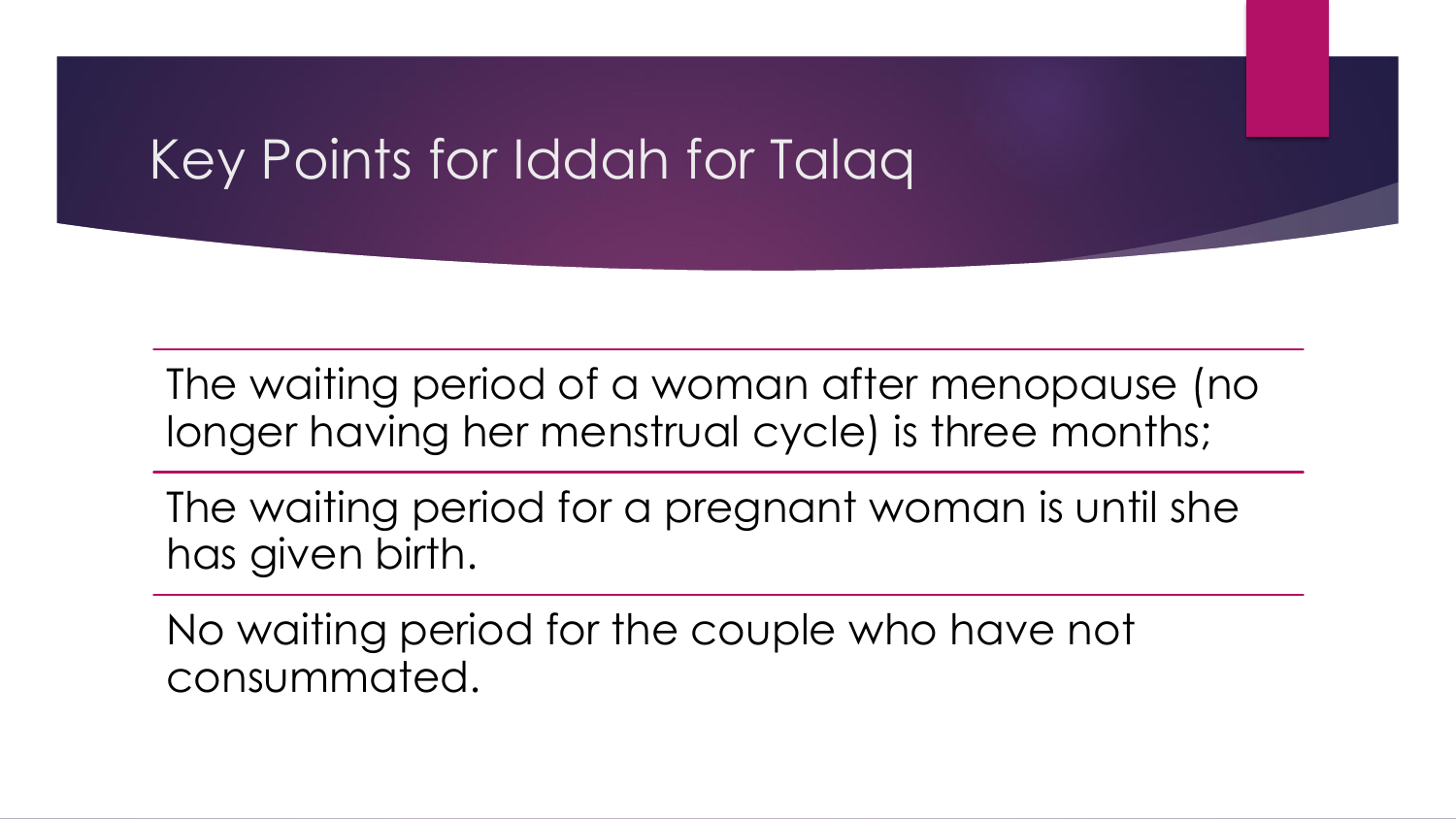#### Idda (Waiting period) for Khul

There is Ikhtilaf (disagreement) on the Idda of the Khul

First opinion: The Iddah of the Khul is three months just like the Idda of the Talaq.

Second opinion: The Iddah of the Khul is one month. This is derived from a hadith that is found in Tirmidhi , Abu Dawud and al-Nasaa'i. It was narrated from Ibn Abbaas that the wife of Thabit Ibn Qays ended her marriage to her husband by means of Khula' at the time of the Prophet (saw). The Prophet (saw) commanded her to observe an iddah of one menstrual cycle. Caliph Uthman decided a case in accordance with this hadith. **Strongest opinion**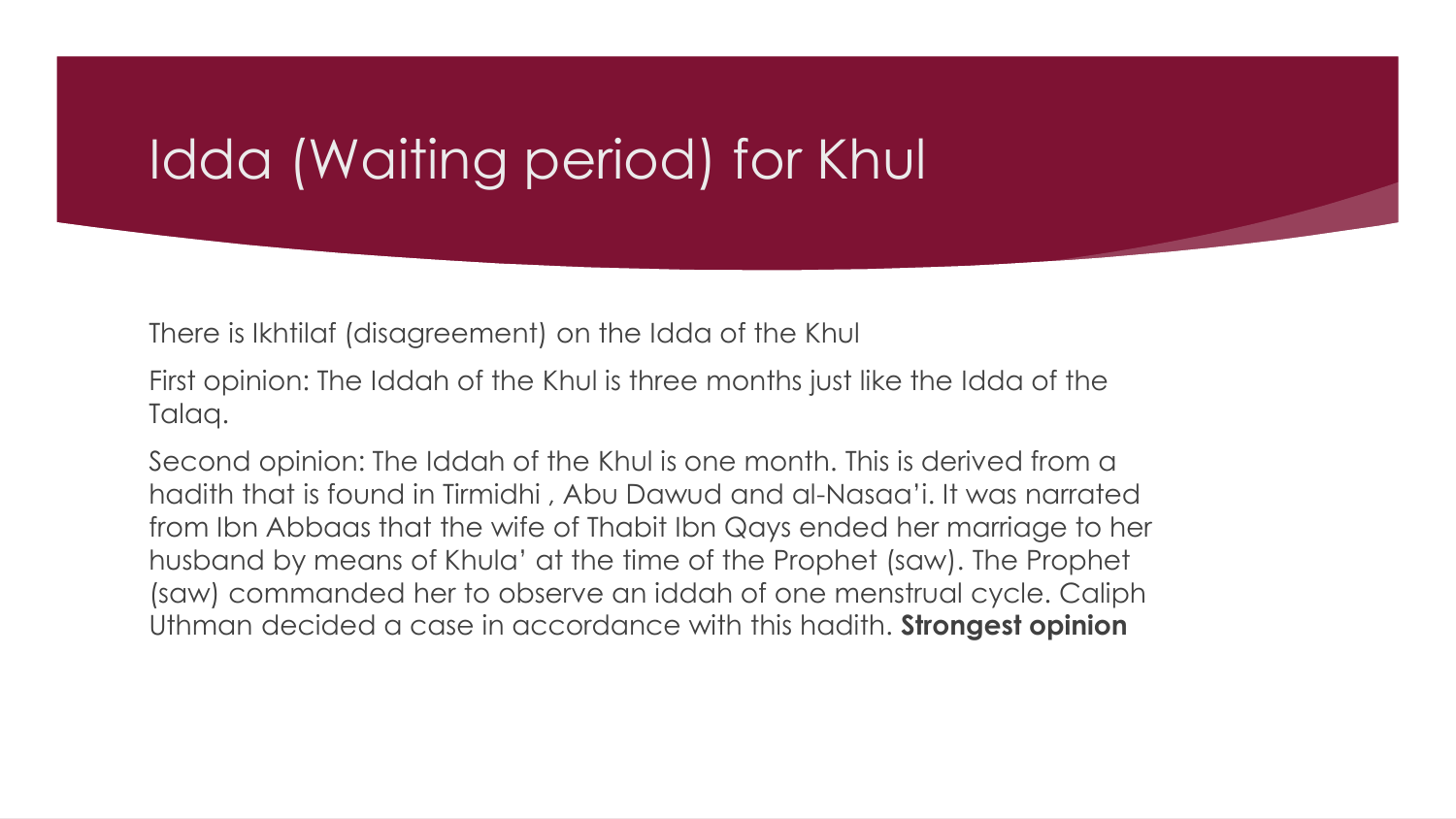#### Hikmah (Wisdom) of Iddah

 $\blacktriangleright$  The Iddah allows a transitional period for the husband and wife to rethink all the consequences of divorce, and it also enables them to know whether the woman is pregnant. Lastly it gives them a last opportunity to reconcile their marriage.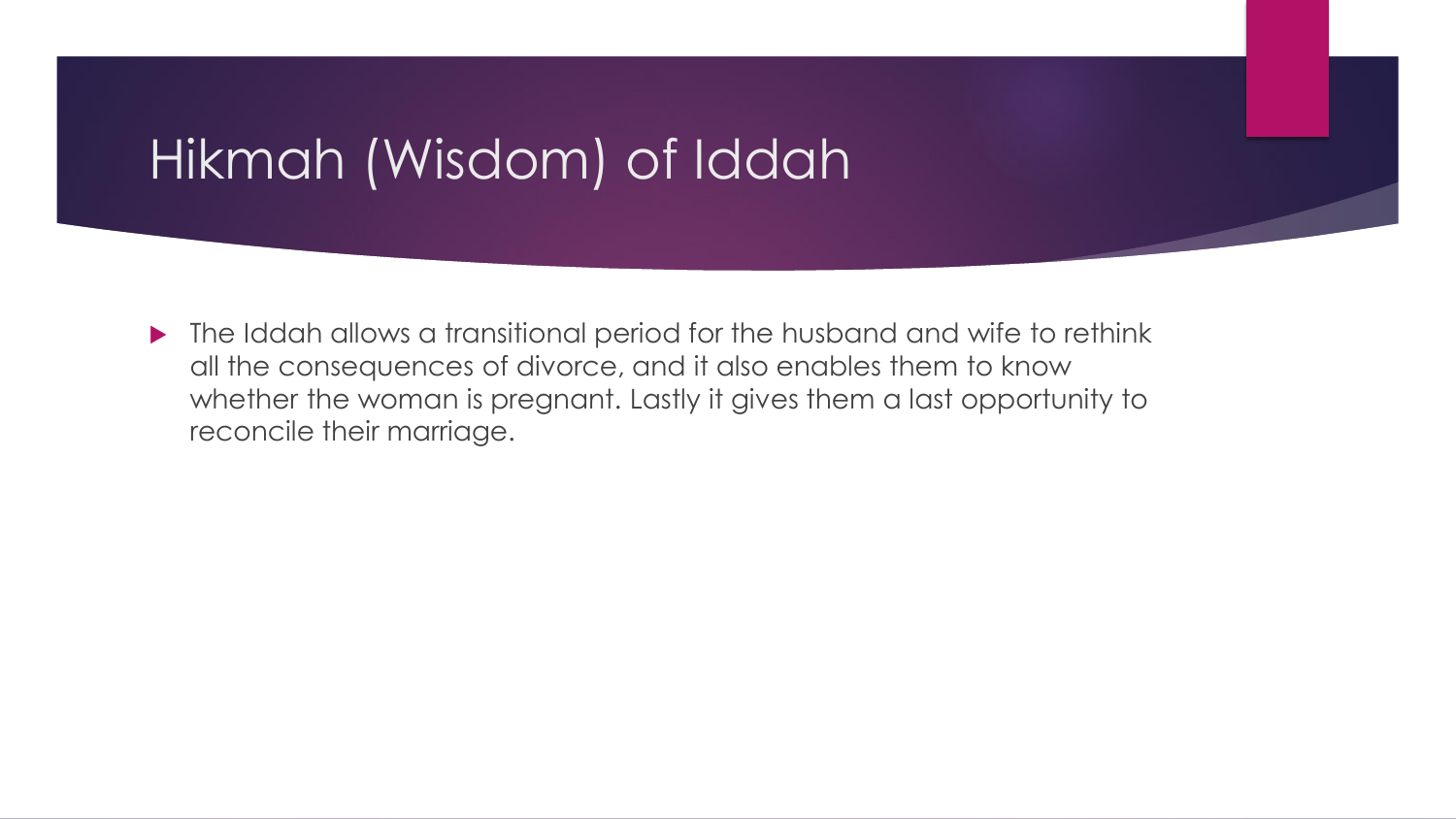#### Concerns of divorce

- **Dealing with Islamic Divorce in Americally**
- Issues with Khula with immigrant Muslims
- Issues with Talaq with immigrant Muslims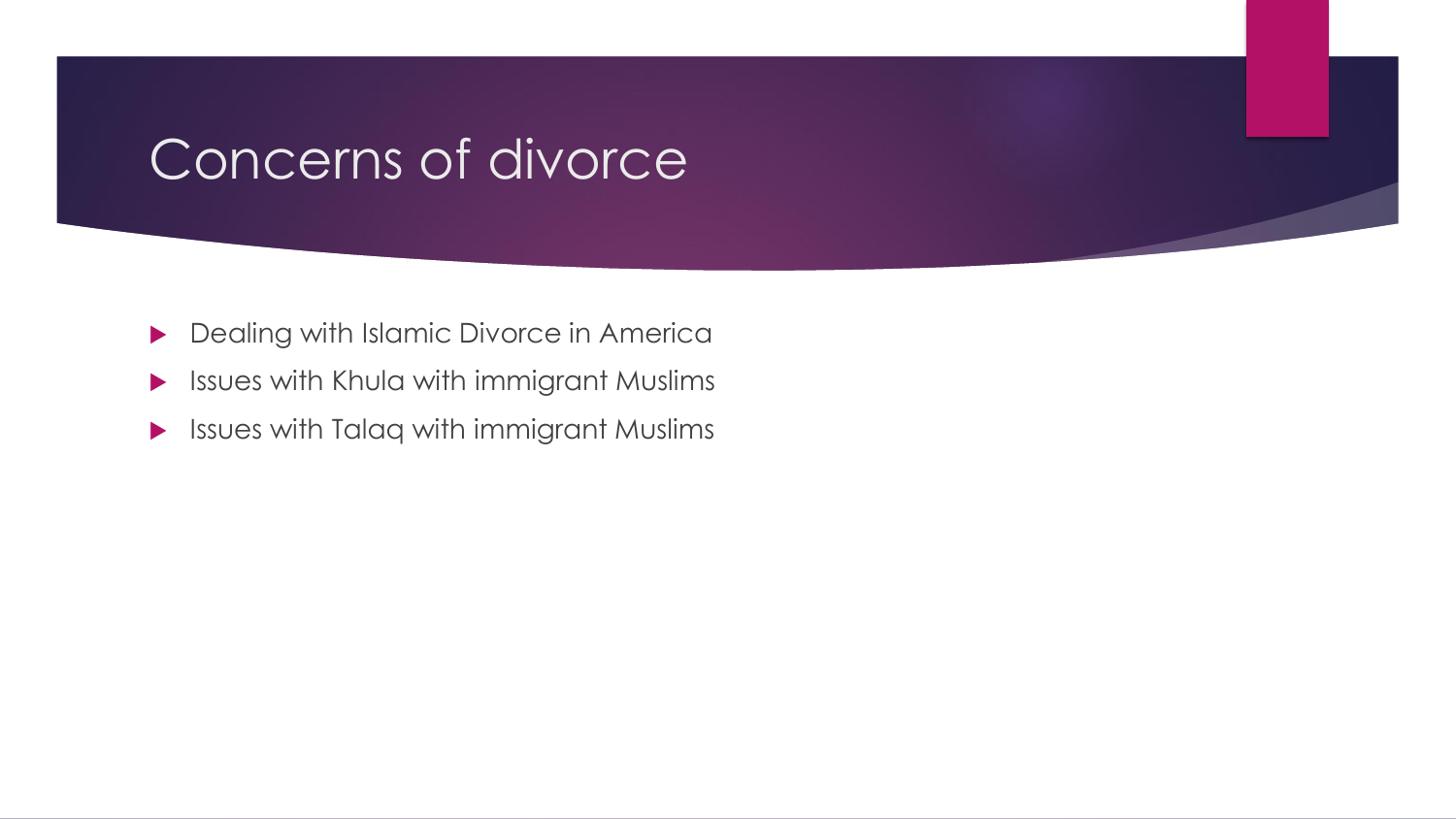#### Strategies to considered

- ▶ Don't marry Muslim couple who don't have a civil marriage license.
- **Those who don't have a civil marriage license and are seeking divorce,** must have valid reason for divorce.
- ▶ Create a contract that indicates that before the marriage is dissolve, both parties must go through the process of Iddat for both Talaq and Khul.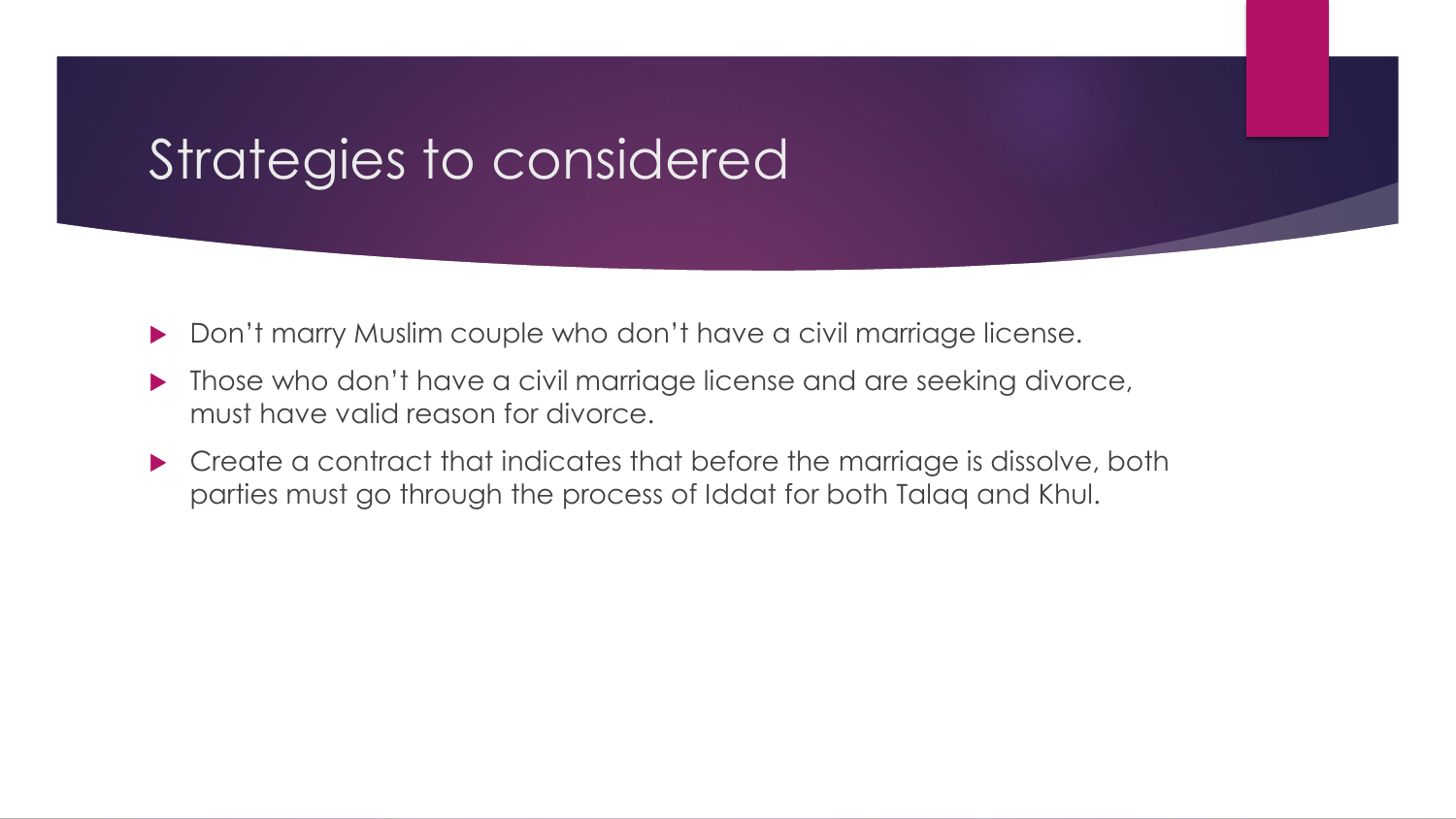#### Action plan

 $\blacktriangleright$  To create or assimilate a council of Imams to develop procedures, documentations that deal with fiqh issues, such as divorce.